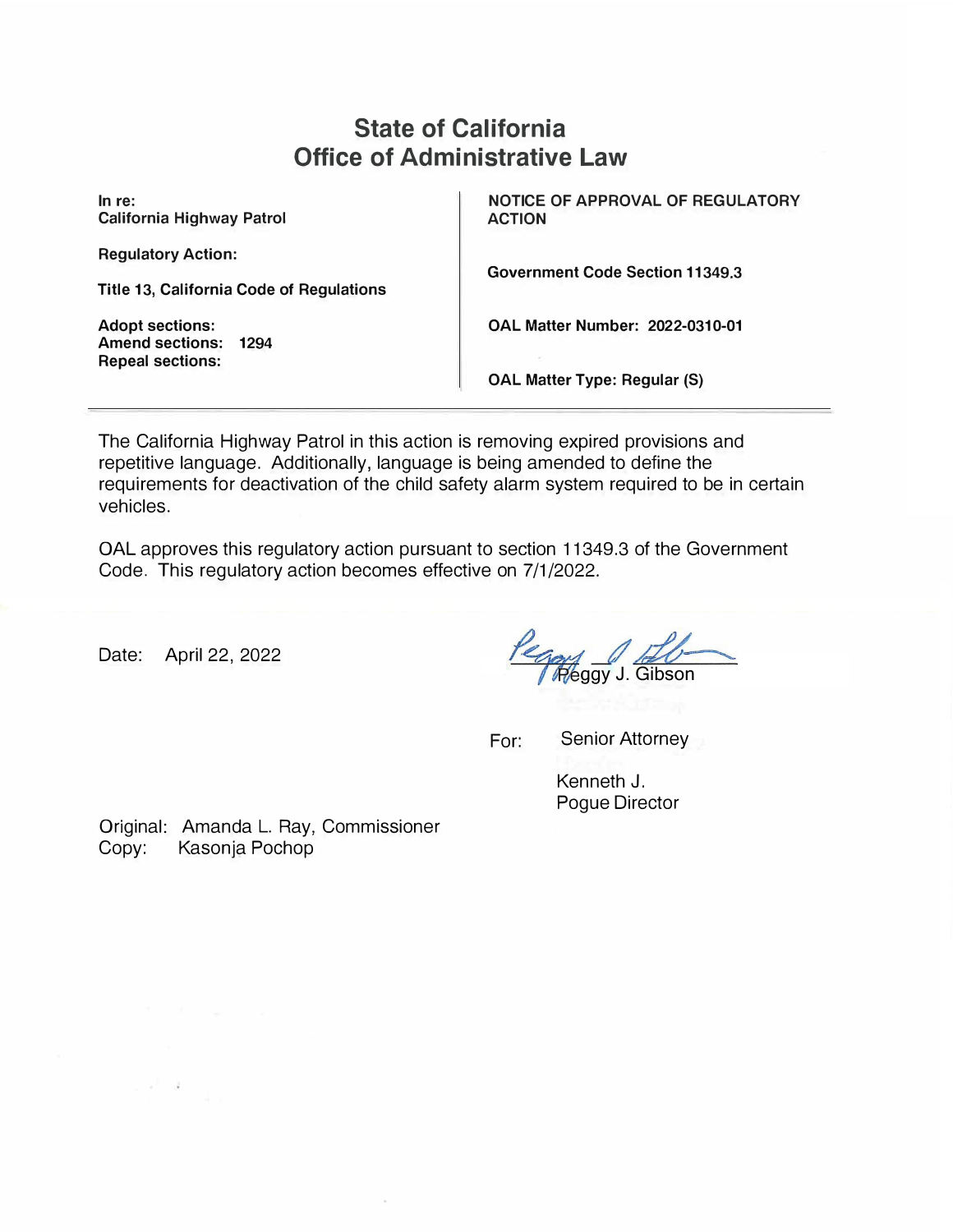### DEPARTMENT OF CALIFORNIA HIGHWAY PATROL

#### **ADOPTED TEXT**

TITLE 13, CALIFORNIA CODE OF REGULATIONS, DIVISION 2, CHAPTER 6.5, ARTICLE 9, **AMEND SECTION 1294** 

## **CHILD SAFETY ALERT SYSTEMS**  $(CHP-R-2020-06205)$

#### § 1294. Child Safety Alert Systems

(a) On or before the beginning of the 2018 2019 school year and continuously thereafter, unless otherwise-excepted, aAll school buses, school pupil activity buses, youth buses, and child care vehicles subject to this chapter shall be equipped with an operational child safety alert system meeting the requirements of this section. The beginning of the school year shall be determined by the county superintendent of schools, the superintendent of any school district, or the owner or operator of any private school. The requirement is applicable to any vehicle transportingt pupils to or from school or a school activity, based on the school year of the school attended by the pupils transported.

(b) Upon movement of the vehicle. The child safety alert system shall be automatically activated, within The device need not activate for the first three minutes of vehicle movement or prior to the time the vehicle reaches a speed of 10 miles per hour, whichever occurs first. When not more than three minutes have elapsed or the vehicle reaches a speed of not more than 10 miles per hour. Once activated, the child safety alert system shall be automatically activated and require the driver to manually contact or scan the device prior to exiting the vehicle. The device vehicle shall not be equipped with any method to deactivate the device except as provided within this section.

(c) Following activation of the child safety alert system as required by subsection (b), within not more than three minutes of the time the vehicle is stopped, the parking brakes are applied, the ignition is in the off position, and all floor-level doors are closed, the child safety alert system shall cause a tone or-a flashing light, or both, to be emitted from the vehicle. The tone or flashing light shall be audible or visible at least 50 feet from the vehicle with all doors and windows in the closed and locked position. Notwithstanding any permitted time delay, an activated child safety alert system shall immediately cause the required audible or visible warning, or both, to be emitted when any floor-level door is opened. The device shall cause continuous emission of the required audible or visible warning, or both, for not less than 30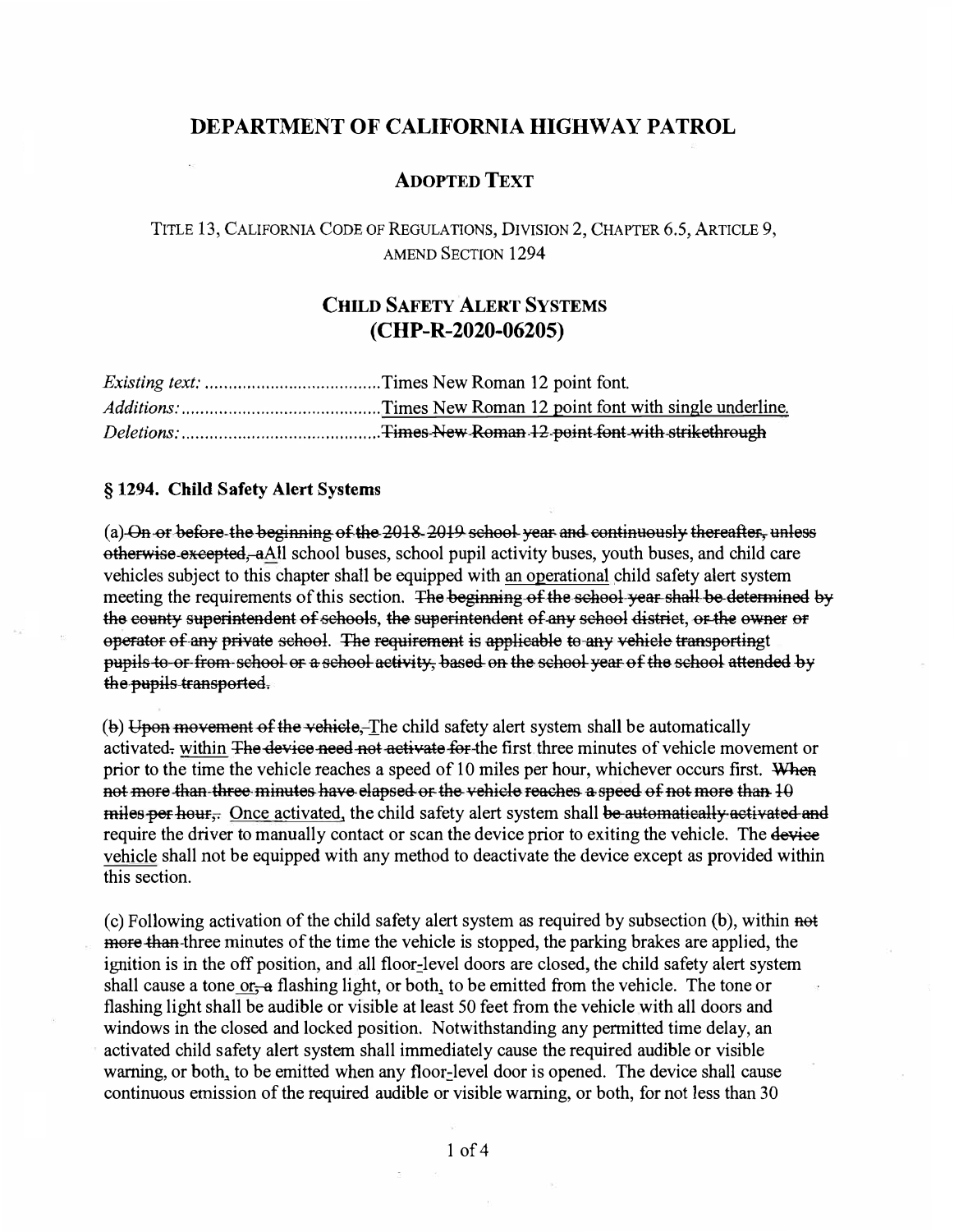continuous minutes. The Deriver's manual contact with, or scanning of the device, shall deactivate the device and cause the audible and visible warning to cease. Once active, the device shall not be deactivated under any circumstance unless the vehiele is stopped, the parking brakes are applied, the ignition is in the off position, and all floor level doors are closed or by any method except as provided within this section, prior to the driver exiting the vehicle.

 $(c)(1)$  The device may be connected to a flashing red light signal system required by Section 25257 CVC, or other required or permitted device to preclude the emission of warning tones or flashing lights while the driver is actively engaged in loading, unloading, or escorting pupils as required by law. The device shall remain activated as required by this section unless and until the driver manually contacts or scans the device. Following manual contact or scanning of the device, the device shall again be activated upon subsequent movement of the vehicle.

( c)(2) Child safety alert systems may be designed in a manner which delays the audible or visible warning for not more than three minutes from the time the vehicle is stopped, the parking brakes are applied, the ignition is set to the off position, and all floor-level doors are closed, until the time the tone or, flashing lights, or both, begin to be emitted. The tone or, flashing lights, or both, shall cease upon manual contact or scanning of the device by the driver.

 $(c)(3)$  When the device is configured with only flashing lights, the light shall be visible from any location within the interior of the vehicle and for 360 degrees around the exterior of the vehicle. Vehicle headlamps, tail lamps, or otherrequired exterior lighting devices may be used in fulfilling the exterior visibility requirement. The vehicle horn required by Section 27000 CVC may be used to fulfill the tone-emitting requirement.

 $(c)(4)$  The child safety alert system shall be designed so that when the device is activated, the vehicle is stopped, the parking brakes are applied, the ignition is in the off position, and all floor level doors are elosed, prior to the driver exiting the vehicle, sufficient lighting is immediately provided within the interior of the vehicle to facilitate a full and thorough inspection of the interior of the vehicle, including, but not limited to, interior package-carrying areas, under all seats, and throughout the driver compartment. The required interior lighting shall remain illuminated for not less than one minute following deactivation of the device and shall be extinguished automatically. Interior lights required by Section 1217 of this chapter may be used in fulfilling this requirement.

 $(c)(4)(A)$  When the design of a vehicle precludes configuration of the device to ensure illumination of the interior of the vehicle as required, the driver shall be responsible to ensure sufficient illumination is provided. Any design preclusion shall be certified by the vehicle manufacturer or an independent engineer, in writing. A legible copy of the certification shall be carried on the vehicle. The original certification shall be retained by the vehicle operator or motor carrier for the duration of time the vehicle is in their possession and transferred to the next operator upon sale or change of possession of the vehicle.  $\overline{FheA}$  legible copy or the original certification shall be made available for inspection by any authorized employee ofthe department, a parent, or guardian of a pupil transported on the vehicle, or any interested member of the public.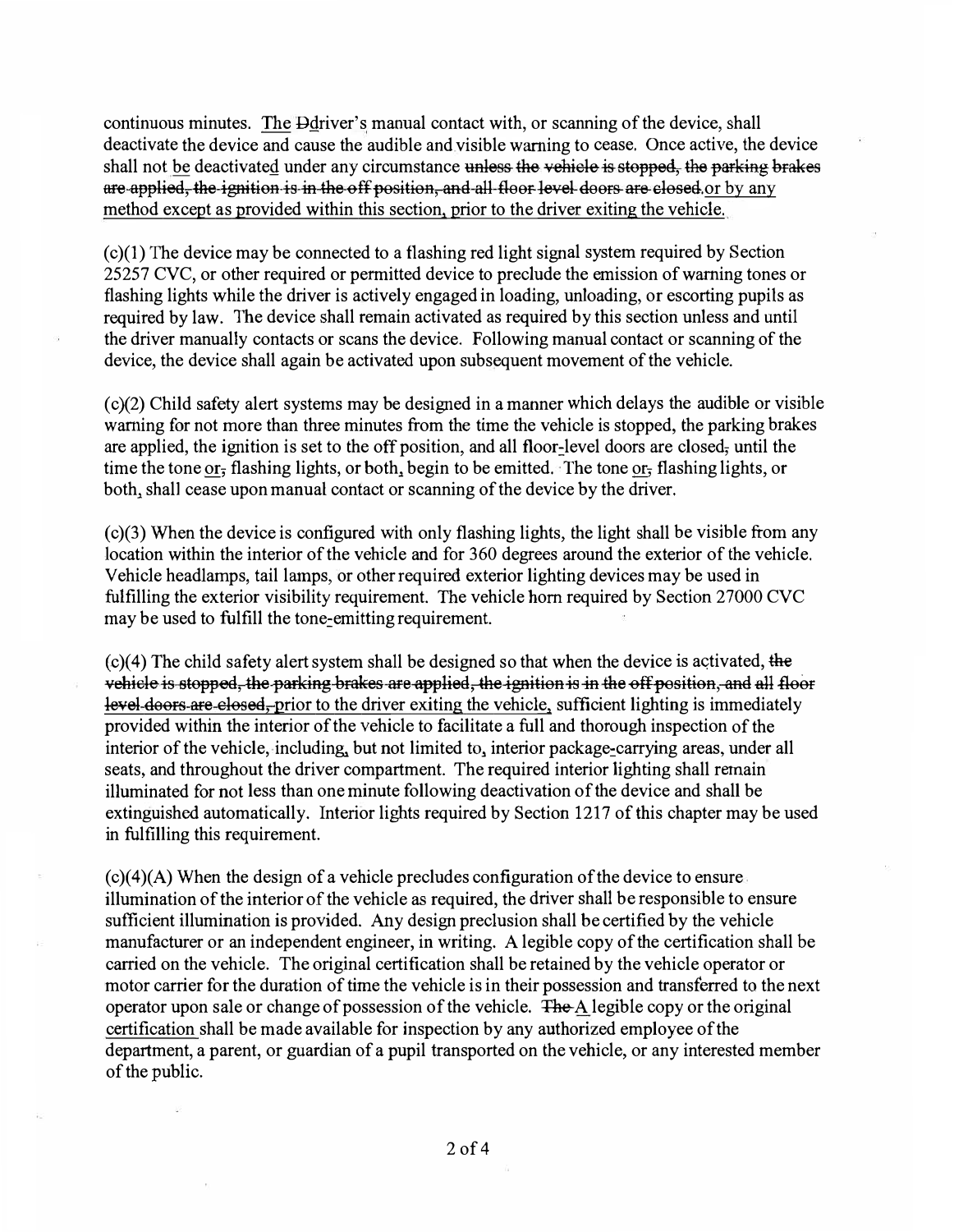( d) The child safety alert system shall be permanently mounted at the rearmost portion of the interior of the vehicle in a manner which ensures the device remains secure during all normal modes of vehicle operation. The device and mounting shall be secure, resistant to tampering, and of sufficient strength and durability to withstand normal and anticipated movement of the vehicle without detriment to the device or mounting integrity.

(e) A child safety alert system shall be capable of operation under all reasonably anticipated conditions of temperature, time, vehicle loading, or vehicle status. Any such device may be powered by mechanical, electrical, or electro-mechanical means of sufficient measure to ensure the device and all required warning tones and lamps function as required and remain in operation for the duration required by this section. The device may be connected to the vehicle electrical system for power or functionality, but shall not require any item or element of design required by the Federal Motor Vehicle Safety Standards, any requirement of law, or any regulation to be disabled, removed, or rendered ineffective.

( f) Any malfunction of the child safety alert system shall be documented and retained by the motor carrier or operator of the vehicle for not less than two years. Documentation shall include a description of the malfunction, any repairs or adjustments made to restore correct functionality, and be made available for inspection upon request of any authorized employee of the California Highway Patrol.

 $(f)(1)$  A driver who encounters any device malfunction shall immediately report the malfunction to the motor carrier or operator of the vehicle. The report may be made initially via radio or other electronic communication. When verbal or other electronic notification is made, the driver shall also note the malfunction on the driver's vehicle condition report required by Section 1215, or other document submitted to the motor carrier or operator ofthe vehicle, to ensure proper notification.

 $(g)$  Definitions. For the purpose of the section, the following definitions apply.

 $(g)(1)$  A "child safety alert system" is a device located at the rearmost portion of the interior of a vehicle that requires the driver to either manually contact or scan the device before exiting the vehicle, thereby prompting the driver to inspect the entirety of the interior of the vehicle before exiting. A Cchild safety alert system is an electronic, mechanical, or electro-mechanical device, installed at the rearmost portion of the interior of the vehicle which requires the driver to manually, electronically, or a combination of manually and electronically contact, the device prior to exiting the vehicle. The term 'electronically contact' means to swipe or scan as defined in  $(g)(3)$  of this section.

 $(g)(2)$  Manually contact means the driver makes physical contact with the device for the purpose of interacting with it. This contact may take the form of pushing a button, entering a unique personal identification code, or other means of ensuring the driver contacts the device in a manner which is recognized by the device.

(g)(3) Swipe or scan the device means the driver interacts with the device by means of a card or other electronic or electro-mechanical device, or the device conducts biometric identification of